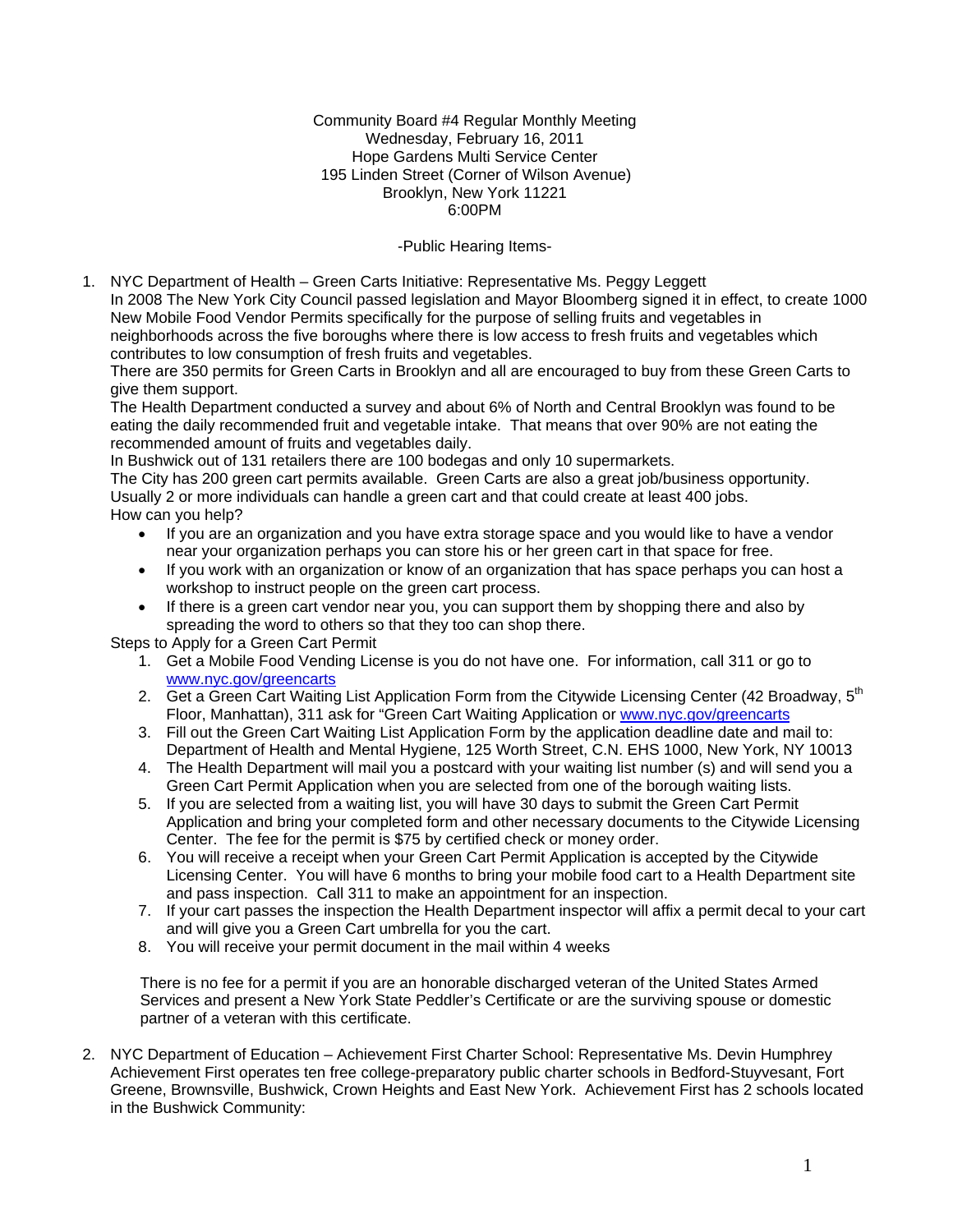- Achievement First Bushwick Elementary School 125 Covert Street (co-located with IS 296) Grades K through 4
- Achievement First Middle School 1300 Green Avenue (co-located with IS 383) Grades 5 through 8

The schools offer a rigorous academic curriculum and charter education program in which every scholar gains the skills necessary to succeed in college and beyond.

Currently Achievement First is recruiting for Kindergarten, First and Fifth Graders, about 90 children per grade. Residents of the Bushwick Community have first preference for a seat at the Achievement First Bushwick School. Those who have siblings currently attending the school are considered first. Enrollment into Achievement First is done by lottery because they receive more applications than they have seats available.

What makes Achievement First unique are four (4) components:

- 1. Strong Academic Program the day begins at 7:30AM and ends at 4:00PM. The school year starts in August and finishes in June. A strong academic focus on reading and writing and developing fundamental skills so that scholars are able to go to college.
- 2. Charter Education Development Program This program stresses the importance of good scholars
- 3. Quality Teachers who believe in the mission which is that all children regardless of race or economic status should have the opportunity to receive a quality education. Achievement First is fulfilling the promises of "Brown vs. Board of Education". All teachers must believe in that mission.
- 4. Parent Partners must volunteer and commit to work with their child. Parents must sign a three fold contract. This contract must be signed by the teacher, the scholar and the parent stating that they will do whatever is required in order for the scholar to go college.

Achievement First also have special services coordinators available at all of their school, so if a child requires special services they can still apply at their schools.

Open House at Achievement First Bushwick Elementary located at 125 Covert Street, Brooklyn, NY on Thursday, March 3, 2011, 9-10:30AM. Due to space limitations attendees must RSVP for this event. To RSVP please contact [visitny@achievenentfirst.org](mailto:visitny@achievenentfirst.org) or call 718-623-2660 ext. 12646 by February 25, 2011.

The Chairperson, Ms. Dent recognized Detective Dennis Diaz from the NYC Police Department of the 83<sup>rd</sup> Pct.: Det. Diaz had with him 12 out of the 46 new police officers. The officers were accompanying him on a walk and talk tour of Wilson Avenue from Flushing Avenue to Decatur Street.

3. U.S. Social Security Administration – Representative Ms. Nilsa Deleon

How to Apply Online for Retirement Benefits? Go to [www.socialsecurity.gov/retireonline](http://www.socialsecurity.gov/retireonline)

 Social Security should never be your only source of income when you retire. To live comfortably one would need additional source of monies.

When to Start Receiving Retirement Benefits:

There is no one "best age" for everyone and ultimately, it is an individual choice. However an inform decision should be made about when to apply for benefits based on a persons individual and family circumstances.

a) Monthly payments differ substantially based on when you start receiving benefits. For example: If your full retirement age is 66 and your monthly benefit starting at the age is \$1,000. If you choose to start getting benefits at 62, your monthly benefit will be reduced by 25 percent to \$750 to account for the longer period of time you receive benefits. This is generally a permanent reduction in your monthly benefit. If you choose to not receive benefits until age 70, you would increase your monthly benefits amount to \$1,320. This increase is from delayed retirement credits you get for your decision to postpone receiving benefit amount at age 70 in this example is 32 % more than you would receive per month if you chose to start getting benefits at full retirement age.

b) Retirement may be longer than you think. When thinking about retirement, be sure to plan for the long term.

c) Your decision could affect your family. Your spouse may be eligible for a benefit based on your work record. Your children also may be eligible for a benefit on your work record if they are under age 18 or if they have a disability that began before age 22. For them to receive benefits you must be getting benefits also.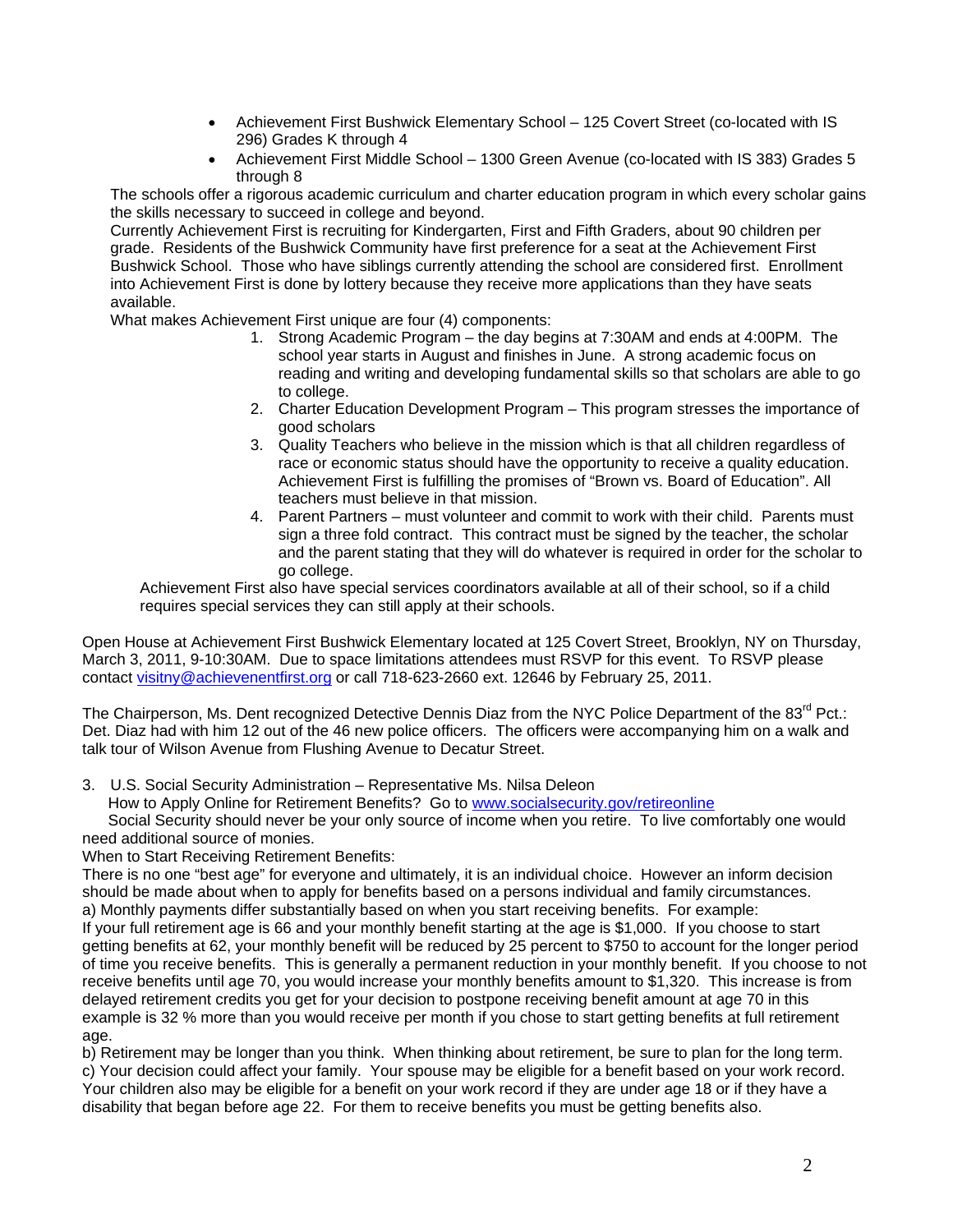For more information to help decide when to start receiving retirement benefits use the Benefits Planners online at [www.socialsecurity.gov/planners](http://www.socialsecurity.gov/planners). To apply for benefits online go to [www.socialsecurity.gov/applyforbenefits.](http://www.socialsecurity.gov/applyforbenefits) You can also call toll free at 1-800-772-1213 and for the death or hard of hearing call their TTY number at 1-800- 325-0778. Questions are answered from 7am to 7pm Monday through Friday. Information by automated phone service is available 24 hours a day.

The Chairperson asked the District Manager, Ms. Nadine Whitted call the first roll. **Roll Call:** 30 members present constituting a quorum.

The Chairperson asked for the acceptance of the agenda with any necessary corrections. The agenda was accepted by Mr. Cyril Joseph and seconded by Mr. Austen Martinez. All members present were in favor.

The Chairperson asked for the acceptance of the previous month's minutes with any necessary corrections. The previous month's minutes was accepted by Rev. Grace Aytes and seconded by Ms. Barbara Smith. All members present were in favor.

## **Chairperson's Report:**

The Chairperson, Ms. Dent welcomed all to the February 16, 2011 monthly Community Board Meeting. The Chairperson thanked everyone who took time from their schedule to join the Community Board this evening.

The Chairperson then asked that the Elected Officials and/or their representatives to introduce themselves and to give out their respective addresses and telephone numbers.

- 1) Italia Guerrrero Brooklyn Borough President Marty Markowitz, 209 Joralemon Street, 718-802-4032
- 2) Roy Sawyer Assemblyman Darryl Towns, 840 Jamaica Avenue, 718-235-5627
- 3) Karen Cherry Congressman Ed Towns, 104-08 Flatlands Avenue Office, 718-272-1175 cell # 718-309- 9755
- 4) Bennett Baruch Councilmember Diana Revna, 34<sup>th</sup> Council District, 217 Havemever Street, 718-963-3141
- 5) Angelica Flores Senator Martin Malave Dilan, 17<sup>th</sup> Senatorial District, 786 Knickerbocker Avenue, 718-573-1726
- 6) Rudsena Hernandez Councilmember Diana Reyna, 34<sup>th</sup> Council District, 217 Havemeyer Street, 2<sup>nd</sup> Floor 718-963-3141
- 7) Manuel Burgos Assemblyman Darryl Towns, 840 Jamaica Avenue, 718-235-5627
- 8) Rafael L. Espinal Councilmember Erik Martin Dilan, 387 Arlington Avenue, 718-642-8664
- 9) Laurie Wheelock Assemblyman Vito Lopez, 434 South 5<sup>th</sup> Street, 718-963-7029

Representatives from City or Federal Agencies:

1) Evelyn Ortiz – NYC Department of Health Brooklyn District Public Health Office, 485 Throop Avenue, 646-253- 5636

2) Battalion Chief Conway – NYC Fire Department, 28 Battalion, 392 Himrod Street: Commend the audience for their cooperation in shoveling snow from around the fire hydrates. The cooperation that they received from the community has made it possible for their units to get through the streets during the recent snow storms. There are over 1500 fire hydrates located in the district and the Chief was appreciative for those who made it easier for his units to locate the fire hydrates.

Due to City Hall Budget Cuts the Fire Department has lost their  $5<sup>th</sup>$  man on an engine company, 60 positions City Wide have been effected. This means that when they respond to a fire or emergency 60 units are operating with 4 men instead of 5 men. The Fire Department is asking for the Community Boards help.

- 3) Oscar Heath NYC Department of Health, Healthy Bodegas 347-495-5978
- 4) Wilma Mitey La Providencia Family Health Clinic, 1280 Dekalb Avenue 718-455-9000

Representatives from Community Based Organizations:

1) Wayne Smart – Lock Down Control Inc., 917-620-8091

2) Ana Castro – RBSCC, 255 Wyckoff Avenue, 347-985-2000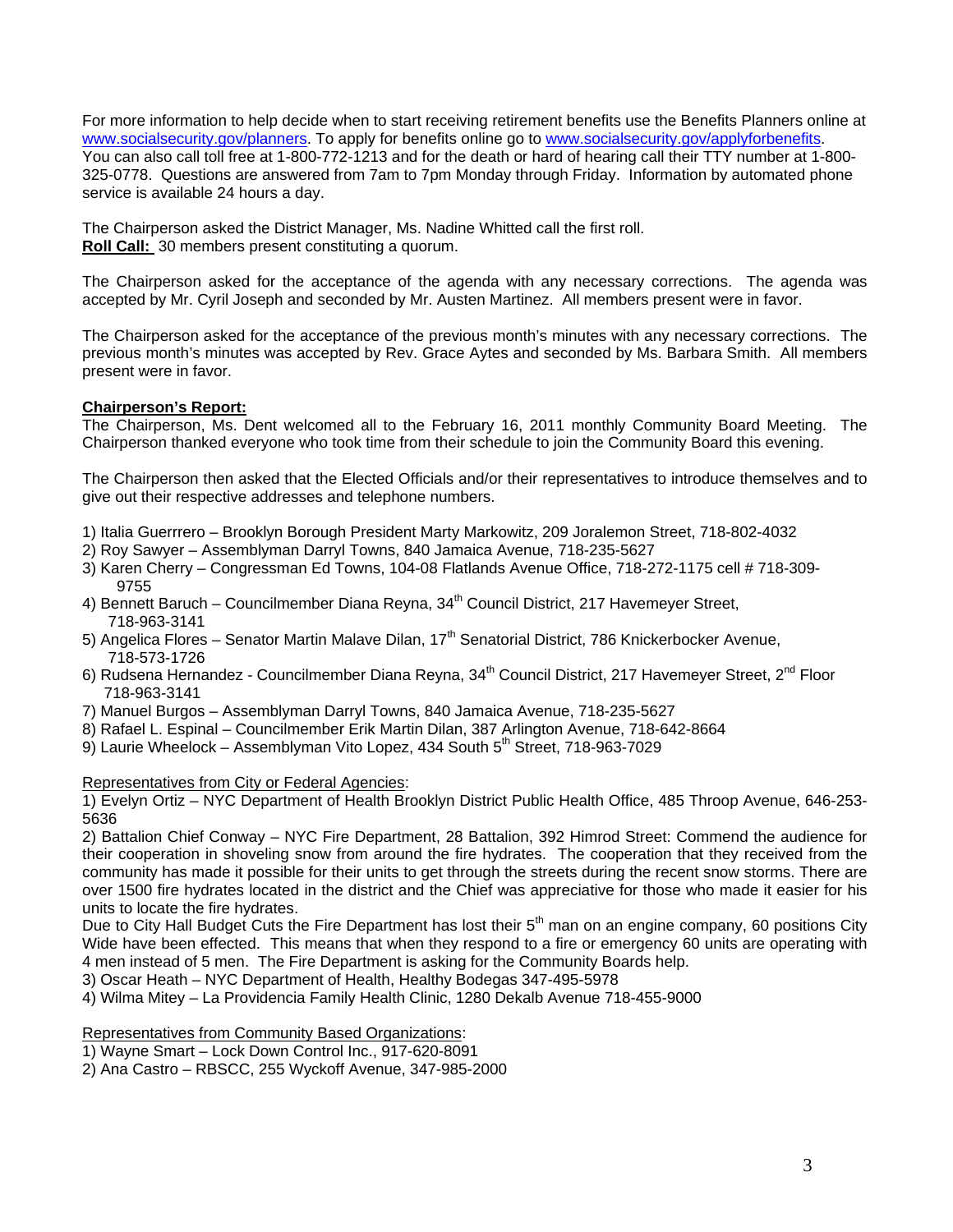1) The NYC Council Member Erik Martin Dilan shared that the following 3 streets co-naming request has been granted and signed by the Mayor

- Schaefer Street between Broadway & Bushwick Avenue in honor of the late Rev. John B. Elliott
- Bleecker Street corner of Knickerbocker Avenue in honor of A. Chineda Carter
- Central Avenue corner of Palmetto Street in honor of Anthony Delgado

These three items were voted on by Community Board #4 and have come to fruition. The Board will work closely with the sponsors of these name change requests to plan a ceremony.

Community Board #4 also endorsed the renaming of the Bushwick Ball Field at Putnam Avenue and Knickerbocker Avenue in honor of Barry Morrow. The NYC Department of Parks and Recreation has committed to a spring ceremony for this event. The Board will make sure that this is a reality as well.

2) The Mayor's Office of Community Assistance announced the launching of 311's new Service Request (SR) mapping capability, providing unprecedented access to location specific information about 311 complaints filed across 15 major categories including air and water quality, construction, noise, quality of life, snow, streets and sidewalks, transit and parking and more. The map part of the newest release of 311 Online, the web-based counterpart to the 311 Customer Service Center, shows all open and recently closed Service Requests lodged across the city over the past year. Users can click on a marked location or search by specific address, zip code, community board or City Council District and view a list of the service requests including the date it was opened, the current status and the last message sent to the customer. Community Boards have been interested in having this information across the city. This new feature will provide Community Boards with a full scale picture of the types of service request and complaints that are being filed. The Community Board is looking forward to more information concerning this latest development.

3) The office of Community Board #4 is in a state of disrepair. The City has been in contact for a new office space at 1420 Bushwick Avenue for well over 4 years. The following bureaucratic language is what we have been dealing with and must contend with prior to the move:

- $\circ$  Construction of the basement due to the water damage from the previous leasers, there is significant amounts of water damage to the new facility and the Department of Buildings (DOB) is requesting that the contractors reconstruct the basement
- o Fire Safety Violations DOB is requesting an update fire safety plan for the location. In proceeding to update the plan, FDNY will have to approve everything after going over the plan in detail before sending it over to DOB.
- o New Roof and Fire alarm plans upon completion of the basement, DOB will request a new roof and fire alarm plan for the building.

After all of these steps are completed and the Department of Buildings completes their final walk through of the building Community Board #4 should be able to move in.

The District Manager and the Chairperson both have been diligent and persistent concerning the relocation, however things seem to be at a stand still. Hopefully the move will occur this year. Ms. Dent asked that the representatives from each Elected Officials Office to inform them of the help that

the Community Board needs in order to make this move possible.

The Community Board office is a safety hazards and no one should have to work in those conditions.

4) For any concerns, complaints, issues and ideas please bring them to the attention of Community Board #4 by contacting the board's office at (718) 628-8400.

### **District Managers Report:**

January 25, 2011

USPS – Advisory Council Meeting: The District Manager is a member of the Advisory Council and she is able to bring pertinent information to their attention.

Currently she is addressing an issue regarding a no delivery request from a senior citizen.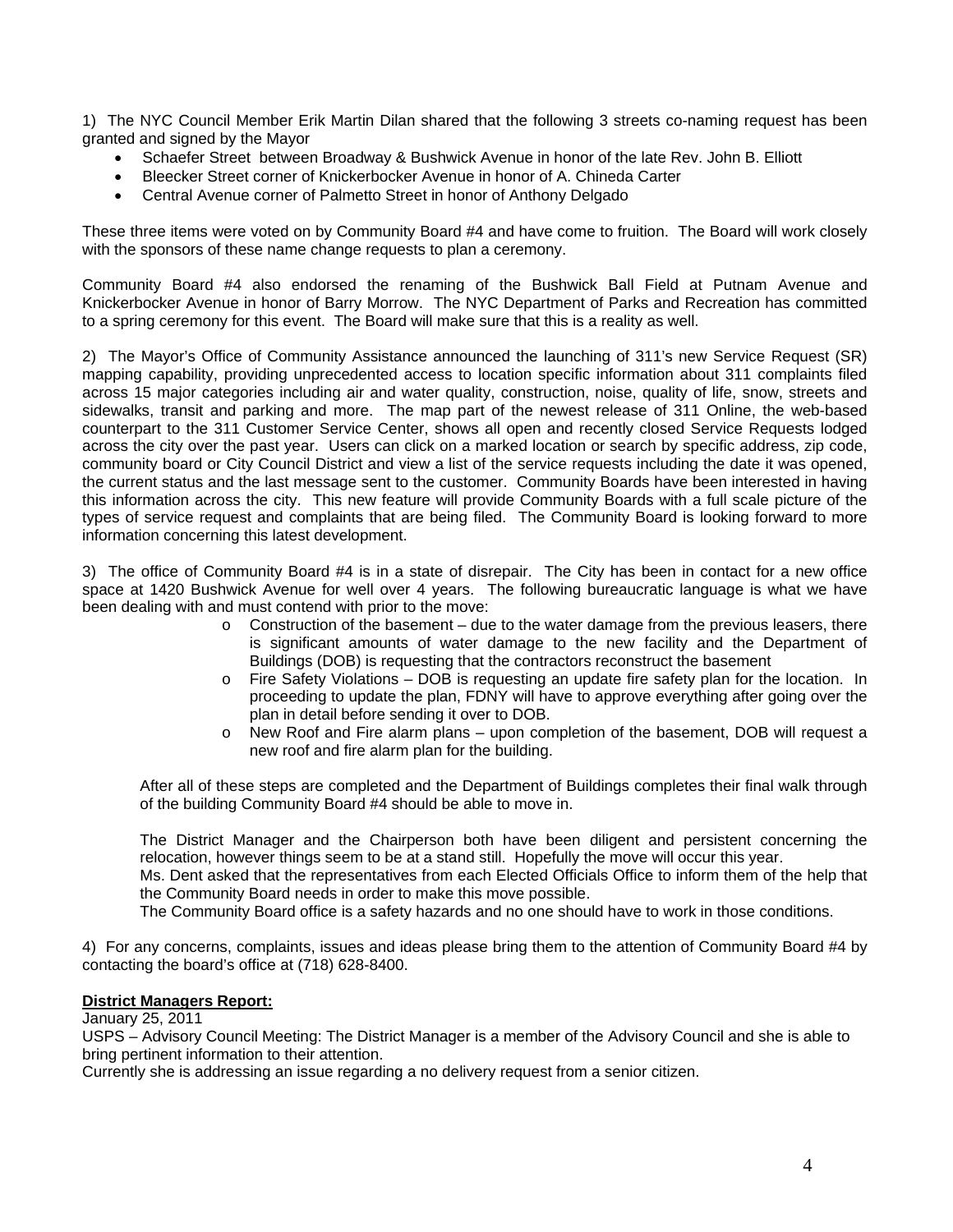Housing and Land Use Committee Meeting – The report will reference 10 new homes that will soon be constructed in the district with a 50% preference for Bushwick residents. If interested now is the time to get your credit rating repaired.

February 7, 2011

Health, Hospitals & Human Services Committee Meeting (See committee report)

February 8, 2011

Youth and Education Committee Meeting (See committee report)

February 9, 2011

#### Hosted the District Service Cabinet Meeting

Agenda Items: Contamination at the former Wolff-Alport site located at Cooper Avenue and Irving Avenue Found Thorium contamination at site from activities in the 1930 -1950's. A project team led an investigation on the site and surrounding areas: NYC Department of Health and Mental Hygiene, NYC Department of Design and Construction, NYC Mayor's Office of Environmental Conservation and the US Environmental Protection Agency

Current site usage/occupancy – K&M Auto repair, Primo Motor Cycles, Primo Flat Fix, Jarabacoca Deli, Primo Auto Body, S&M Contracting, Arctic Glacier and Apartment Rental on the 2<sup>nd</sup> Floor.

During 2009 Environmental investigations were performed by NYC & NYS EPA to determine the thorium contamination and radiological risks at this site. Surveys were conducted on the interior and exterior of the affected buildings, streets, sidewalks and the vacant lot behind the site. The included:

- Phase l site reconnaissance, historical research
- Phase ll soil sampling for petroleum, semi-volatile organic compounds and metal contamination
- Radiological Scoping Survey –sewer, soil, radiation dose rates (indoors and outdoors)

### Results at 1125-1139 Irving Avenue:

The soul on the site is contaminated with thorium – this is causing elevated radiation levels in several locations. There are some areas with elevated radiation dose rates on the site. These dose rates do not pose a short term risk to the workers at these businesses. Bust there are some interim safety measures that can be taken

Conclusions: Thorium contamination exceeds allowable limits – but this does not seem to be immediately dangerous for workers or for residents.

The full report is available at the board's office

#### February 15, 2011

83<sup>rd</sup> Pct. Community Council Meeting – Items discussed

Cyclist Safety – Engineering: Designated bike lanes were created throughout the city to give bicyclists safety lanes to occupy. In Community District 4 the lanes are on Evergreen & Central Avenues. Cyclists must adhere to the flow of traffic and obey all the rules of the road. For example: Cyclists must stop at red lights, stops signs and they cannot ride down the wrong street way.

The 83<sup>rd</sup> Pct. distributed the 2011 locations where no street activities will be allowed. The locations are:

- 1. Covert Street between Broadway / Bushwick Avenue
- 2. Decatur Street between Evergreen / Central Avenues
- 3. DeSales Place between Bushwick Avenue and the dead end street
- 4. Eldert Street between Broadway / Bushwick Avenue
- 5. Furman Street between Bushwick Avenue and the dead end street
- 6. Halsey Street between Wilson Avenue / Knickerbocker Avenue
- 7. Hancock Street between Bushwick Avenue / Evergreen Avenue
- 8. Hancock between Knickerbocker Avenue / Irving Avenue<br>9. Harman Street between Knickerbocker / Irving Avenues
- Harman Street between Knickerbocker / Irving Avenues
- 10. Himrod Street between St. Nicholas Avenue / Cypress Avenue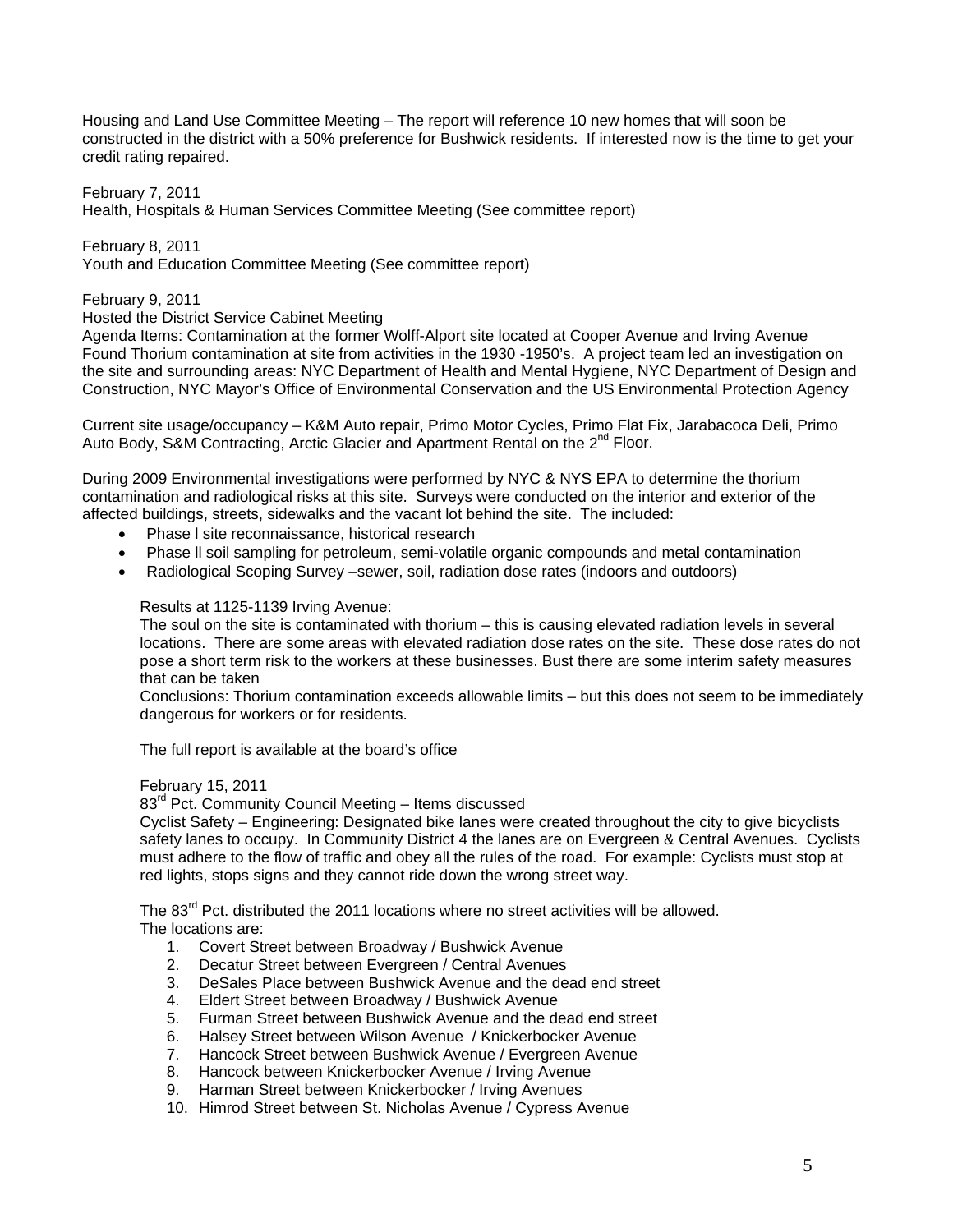- 11. Himrod Street between Knickerbocker Avenue / Irving Avenue
- 12. Linden Street between Knickerbocker Avenue / Irving Avenue
- 13. Locust Street between Broadway / Beaver Street
- 14. Madison Street between Bushwick Avenue / Evergreen Avenue
- 15. Menahan Street between Wilson / Knickerbocker Avenue
- 16. Putnam Avenue between Central / Evergreen Avenue
- 17. Putnam Avenue between Knickerbocker Avenue / Irving Avenue
- 18. Schaeffer Street between Wilson Avenue / Central Avenue
- 19. Schaeffer Street between Wilson Avenue / Knickerbocker Avenue
- 20. Schaeffer Street between Knickerbocker Avenue / Irving Avenue
- 21. Stanhope Street between Central Avenue / Evergreen Avenue
- 22. Stanhope Street between Knickerbocker Avenue / Irving Avenue
- 23. Starr Street between Knickerbocker Avenue / Irving Avenue
- 24. Weirfield Street between Broadway / Bushwick Avenue

Only seven (7) block closures will be allowed per day. No rain dates are available and no closure will exceed 8pm and sound permits will not exceed 7pm.

It is also suggested that each applicant apply online. Applicants can gain access to the SAPO by going to the Community Board #4 website at [www.nyc.gov/brooklyncb4](http://www.nyc.gov/brooklyncb4) and click RESOURCES or the SAPO website at [www.nyc.gov/sapo](http://www.nyc.gov/sapo).

Should you have any difficulty in applying the Community Board #4 staff can assist you.

Bridge Street Development Corporation is offering a night of empowerment on Thursday, February 17, 2011 at 6:30pm location 456D Nostrand Avenue. HPD and DOB staff will be on hand to answer general questions pertaining to property violations, permit and inspections.

Baseball seasons is approaching and the PRC will have a meeting on Monday, February 28, 2011 at the District's office: 315 Wyckoff Avenue, 6pm

# **Committee Reports**

Health Hospital & Human Services (HHH), Ms. Mary McClellan - Chairperson: Meeting Held Monday, February, 7, 2011 at 4PM, 315 Wyckoff Avenue

Items Discussed:

- 1) Social Security Administration Process
- 2) NYC Department of Health an Mental Hygiene Green Carts
- 3) Wyckoff height Medical Center Presentation on Wyckoff Hospital new "Smart Card" an innovation that can save time and hassle in registration and admission throughout the hospital. Once the "Smart Card" is swiped it can replace most of the forms needed for registration. The card contains a security encoded chip with all the information required for registration, thus saving time on every visit. Ms. Luna, in her presentation stated that in an emergency situation the "Smart Card" is very valuable.

A hospital representative will be willing to discuss the "Smart Card" at greater detail on Wednesday, February 16, 2011 Board Meeting. The District Manage enclosed a small booklet titled "Introducing the New Wyckoff Smart Card!" that answered some frequently asked questions regarding the card.

Housing and Land Use Committee (HLU), Ms. Martha Brown – Chairperson: Meeting Held Tuesday, January 25, 2011 at 315 Wyckoff Avenue, 6:30PM

Items Discussed:

HPD gave the HLUC an update of scatter site housing that is being developed for Bushwick by Shelter Rock Developers, LLC. This new building program falls under the "New Foundations Program" which falls under the City of New York – HPD. These homes are scattered throughout the Bushwick Community thus the name "scatter-site". The homes will be three family homes that will sell for approximately between \$449,000 and \$549,000.

Each home will have three bedroom units and the inside layouts are typical of the other homes produced by Shelter Rock Developers.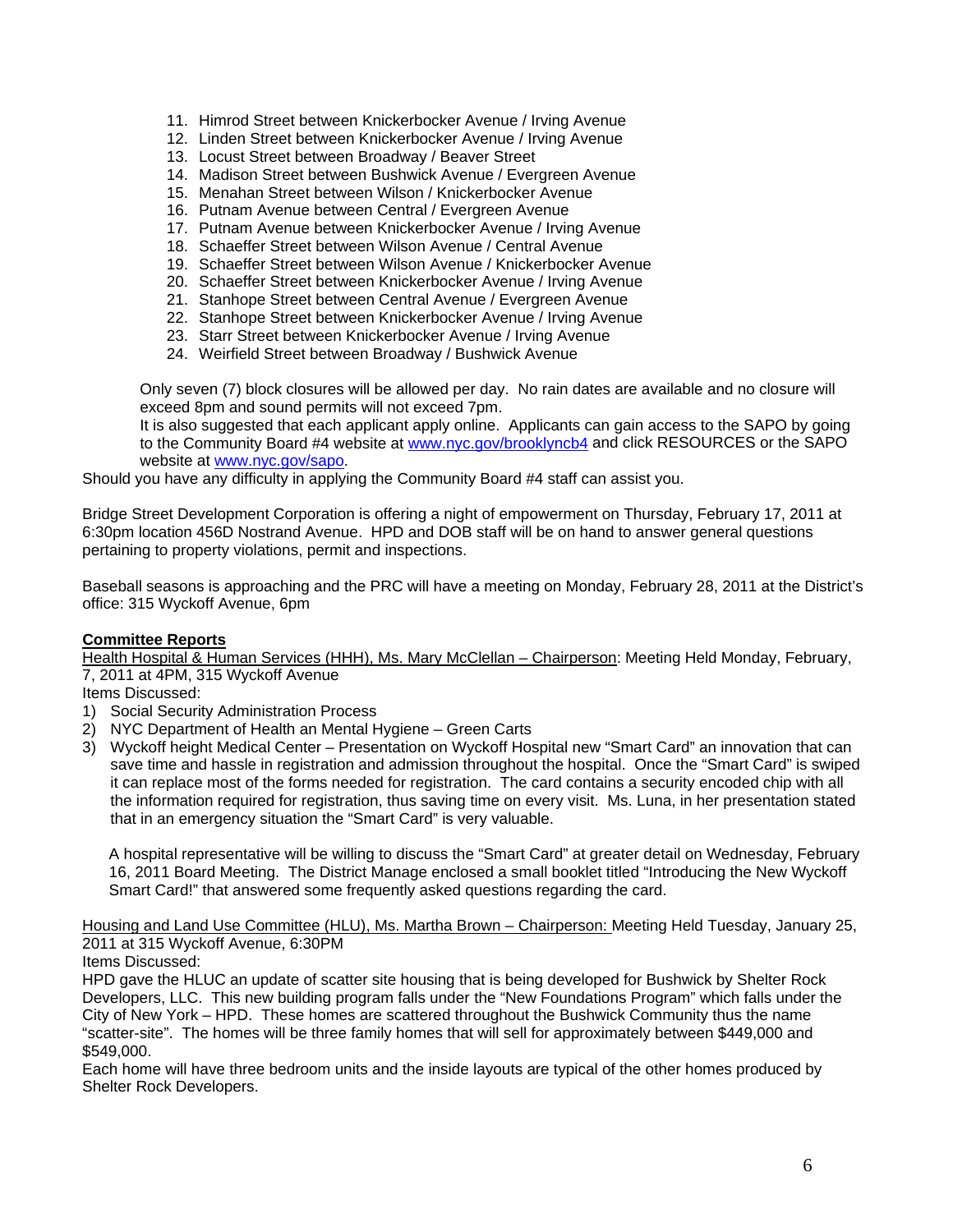Each of the units will have its own heating, gas and electric systems. The income levels according to the AMI for our metropolitan area will be geared to those earning approximately \$57,000 per annum to \$68,000/\$71,000 per annum to purchase the homes.

The proposed locations are:

| 62 Troutman Street | 103 Bleecker Street |
|--------------------|---------------------|
| 11 Dodworth Street | 207 Palmetto Street |
| 1132 Dekalb Avenue | 205 Palmetto Street |
| 84 Stanhope Street | 203 Palmetto Street |
|                    |                     |

1175 Greene Avenue

The construction timeline is approximately 1 ½ years with the goal to begin in June 2011. The homes will be sold by lottery and residents of the Bushwick Community will be given 50% preference. There will be a rigorous selection process and credit checks and background checks will be run by the lenders.

The District Manager and the HLUC advised that there will be a need to be informational seminars in advance for prospective homebuyers and advice should be given will in advance as to how much money is needed for the down payment. Also now is the time to get ones credit score and finances updated and in check.

Youth and Education Committee (YEC), Ms. Virgie Jones – Chairperson: Meeting Held Tuesday, February 8, 2011 at 143 Himrod Street, 5:30PM

Items Discussed:

1) Achievement First Charter Schools – Ms. D. Humphrey Associate Director of External Relations

## **Announcements:**

Council Member Diana Reyna & Southside United HDFC-Los Sures invite you to Celebrate Dominican Independence Day. Please join us: Friday, February 25, 2011 from 6:30  $-$  8:30pm at P.S. 19 - 325 South 3<sup>rd</sup> Street, Brooklyn, New York 11211 (Corner of Keap Street) Free face Painting for kids at 6-6:30pm. Dance contests, free raffles and much more! Please RSVP Maria Bautista at 718-963-3141

James Smith - People for Political and Economic Empowerment (P.P.E.E.): Offer training in basic construction safety, 10 hours in Osha, 4 hours in scaffolding and flagging. Training is done through Homeland Safety Inc. Job placement recruits are placed on construction jobs throughout Brooklyn, Manhattan, Queens, and Staten Island. P.P.E.E. is also committed to working with community business and residents to become knowledgeable about and prepared to participate in the Local & Economic development that is taking place in their communities. Location: 1639 Broadway, Brooklyn, NY 11207 Phone #: 1-347-770-8343

Mary McClellan, Community Representative of Broadway Bushwick Community Coalition: The coalition's monthly meeting is Thursday, February 17, 2011. The next meeting will be held at 871 Bushwick Avenue (corner of Himrod Street) at 7pm.

Sharriff Geter, S & S Security Training & Services – Be eligible for immediate hiring of security officers! , 1198 Myrtle Avenue, for more information 718-919-2642

Italia Guerrero, Brooklyn Borough President Marty Markowitz's Office: Board members whose term is about to expire are asked to send in their applications.

Ana Isabel Castro, RBSCC – Are you at risk of losing your home? The foreclosure prevention services program can help!!! Do not wait until it is too late!! We provide:

- 1. Free advise and counseling for home owners trying to modify or refinance their mortgage
- 2. Free legal assistance for home owners facing foreclosure

For more information call 347-985-2000 ext. 1800 or email: [afelix@rbscc.org](mailto:afelix@rbscc.org)

Angelica Flores - NYS Senator Martin Malave Dilan invites you to attend CUNY Citizenship Now! Free Citizenship Application Assistance

Experienced lawyers and immigration professionals will help evaluate your citizenship application. Saturday, March 5, 2011, 11am to 2pm. Bushwick Ascend Charter School, 751 Knickerbocker Avenue (Between Weirfield and Hancock Streets), Brooklyn, NY 11221